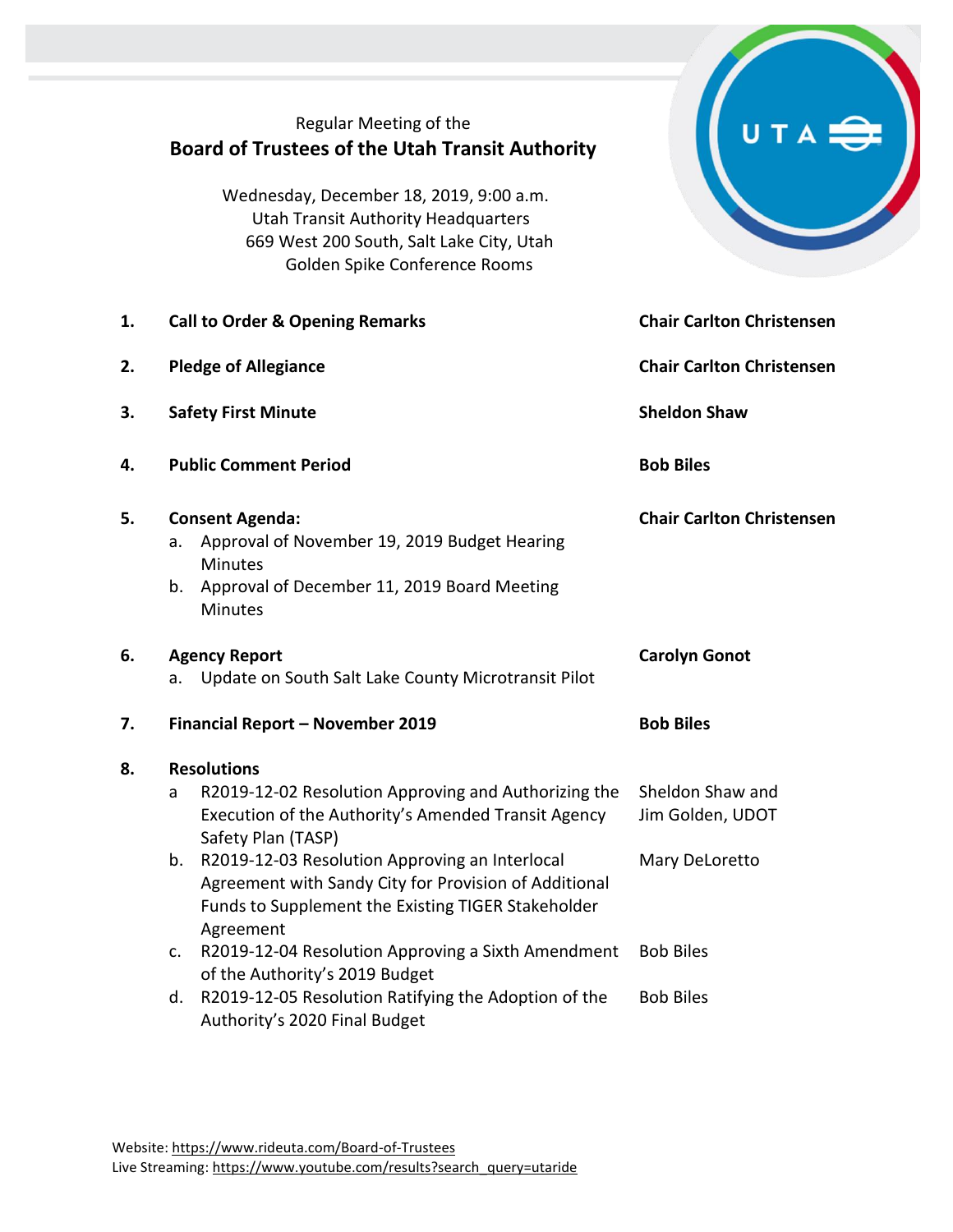## **9. Contracts, Disbursements and Grants**

|                                   | acco, Disputscritches and Oran                              |                                                                                                                                                                                                                                                                                                                                                                                                                                                                                                                                                                                                                                                                                                                                                                                                                                                                                                    |
|-----------------------------------|-------------------------------------------------------------|----------------------------------------------------------------------------------------------------------------------------------------------------------------------------------------------------------------------------------------------------------------------------------------------------------------------------------------------------------------------------------------------------------------------------------------------------------------------------------------------------------------------------------------------------------------------------------------------------------------------------------------------------------------------------------------------------------------------------------------------------------------------------------------------------------------------------------------------------------------------------------------------------|
| а.                                | Change Order: Independent Monitoring Services Phase         | David Wilkins                                                                                                                                                                                                                                                                                                                                                                                                                                                                                                                                                                                                                                                                                                                                                                                                                                                                                      |
|                                   |                                                             |                                                                                                                                                                                                                                                                                                                                                                                                                                                                                                                                                                                                                                                                                                                                                                                                                                                                                                    |
| b.                                |                                                             | <b>Eddy Cumins</b>                                                                                                                                                                                                                                                                                                                                                                                                                                                                                                                                                                                                                                                                                                                                                                                                                                                                                 |
|                                   |                                                             |                                                                                                                                                                                                                                                                                                                                                                                                                                                                                                                                                                                                                                                                                                                                                                                                                                                                                                    |
| c.                                |                                                             | <b>Eddy Cumins and</b>                                                                                                                                                                                                                                                                                                                                                                                                                                                                                                                                                                                                                                                                                                                                                                                                                                                                             |
|                                   |                                                             | Dave Hancock                                                                                                                                                                                                                                                                                                                                                                                                                                                                                                                                                                                                                                                                                                                                                                                                                                                                                       |
|                                   |                                                             | <b>Eddy Cumins, Dave</b>                                                                                                                                                                                                                                                                                                                                                                                                                                                                                                                                                                                                                                                                                                                                                                                                                                                                           |
|                                   |                                                             | Hancock, and Troy Nelson                                                                                                                                                                                                                                                                                                                                                                                                                                                                                                                                                                                                                                                                                                                                                                                                                                                                           |
| e.                                | Contract: Provo Intermodal Center Construction of           | Mary DeLoretto and                                                                                                                                                                                                                                                                                                                                                                                                                                                                                                                                                                                                                                                                                                                                                                                                                                                                                 |
|                                   |                                                             | Janelle Robertson                                                                                                                                                                                                                                                                                                                                                                                                                                                                                                                                                                                                                                                                                                                                                                                                                                                                                  |
|                                   |                                                             |                                                                                                                                                                                                                                                                                                                                                                                                                                                                                                                                                                                                                                                                                                                                                                                                                                                                                                    |
| f.                                |                                                             | Mary DeLoretto and                                                                                                                                                                                                                                                                                                                                                                                                                                                                                                                                                                                                                                                                                                                                                                                                                                                                                 |
|                                   |                                                             | Janelle Robertson                                                                                                                                                                                                                                                                                                                                                                                                                                                                                                                                                                                                                                                                                                                                                                                                                                                                                  |
|                                   |                                                             |                                                                                                                                                                                                                                                                                                                                                                                                                                                                                                                                                                                                                                                                                                                                                                                                                                                                                                    |
| g.                                |                                                             | Mary DeLoretto                                                                                                                                                                                                                                                                                                                                                                                                                                                                                                                                                                                                                                                                                                                                                                                                                                                                                     |
|                                   | <b>Transit Analysis</b>                                     |                                                                                                                                                                                                                                                                                                                                                                                                                                                                                                                                                                                                                                                                                                                                                                                                                                                                                                    |
| h.                                | <b>Grant Opportunity: Transit Transportation Investment</b> | Mary DeLoretto                                                                                                                                                                                                                                                                                                                                                                                                                                                                                                                                                                                                                                                                                                                                                                                                                                                                                     |
|                                   | Fund (TTIF) UTA Project Proposals                           |                                                                                                                                                                                                                                                                                                                                                                                                                                                                                                                                                                                                                                                                                                                                                                                                                                                                                                    |
| <b>Service and Fare Approvals</b> |                                                             |                                                                                                                                                                                                                                                                                                                                                                                                                                                                                                                                                                                                                                                                                                                                                                                                                                                                                                    |
| a.                                | Fare Contract: Intermountain Health Care ECO Trip           | <b>Monica Morton</b>                                                                                                                                                                                                                                                                                                                                                                                                                                                                                                                                                                                                                                                                                                                                                                                                                                                                               |
|                                   | <b>Rewards Contract</b>                                     |                                                                                                                                                                                                                                                                                                                                                                                                                                                                                                                                                                                                                                                                                                                                                                                                                                                                                                    |
| b.                                | Complimentary Service: North Ogden Holiday Festival         | <b>Monica Morton</b>                                                                                                                                                                                                                                                                                                                                                                                                                                                                                                                                                                                                                                                                                                                                                                                                                                                                               |
|                                   |                                                             |                                                                                                                                                                                                                                                                                                                                                                                                                                                                                                                                                                                                                                                                                                                                                                                                                                                                                                    |
| a.                                | Rocky Mountain Power Partnership                            | Mary DeLoretto and                                                                                                                                                                                                                                                                                                                                                                                                                                                                                                                                                                                                                                                                                                                                                                                                                                                                                 |
|                                   |                                                             | Hal Johnson                                                                                                                                                                                                                                                                                                                                                                                                                                                                                                                                                                                                                                                                                                                                                                                                                                                                                        |
|                                   |                                                             | <b>Chair Carlton Christensen</b>                                                                                                                                                                                                                                                                                                                                                                                                                                                                                                                                                                                                                                                                                                                                                                                                                                                                   |
| а.                                | Next meeting: January 15, 2020 at 9:00 a.m.                 |                                                                                                                                                                                                                                                                                                                                                                                                                                                                                                                                                                                                                                                                                                                                                                                                                                                                                                    |
|                                   |                                                             |                                                                                                                                                                                                                                                                                                                                                                                                                                                                                                                                                                                                                                                                                                                                                                                                                                                                                                    |
|                                   |                                                             | <b>Chair Carlton Christensen</b>                                                                                                                                                                                                                                                                                                                                                                                                                                                                                                                                                                                                                                                                                                                                                                                                                                                                   |
| a.                                |                                                             |                                                                                                                                                                                                                                                                                                                                                                                                                                                                                                                                                                                                                                                                                                                                                                                                                                                                                                    |
|                                   |                                                             |                                                                                                                                                                                                                                                                                                                                                                                                                                                                                                                                                                                                                                                                                                                                                                                                                                                                                                    |
|                                   |                                                             |                                                                                                                                                                                                                                                                                                                                                                                                                                                                                                                                                                                                                                                                                                                                                                                                                                                                                                    |
|                                   |                                                             | <b>Chair Carlton Christensen</b>                                                                                                                                                                                                                                                                                                                                                                                                                                                                                                                                                                                                                                                                                                                                                                                                                                                                   |
|                                   | d.<br>b.                                                    | 2 Contract Modification<br>(Coblentz Patch Duffy & Bass LLP)<br>Change Order: ADA Paratransit Services Contract<br>Extension (Tooele County Health and Aging Services)<br>Change Order: On-Call Maintenance Contract<br>Extension (Stacy and Witbeck)<br>Contract: Track Driver Extra (TDX) System Maintenance<br>(Modern Communication Systems)<br>Canopies and Customer Service and Police Buildings<br>(Paulsen Construction)<br>Contract: Ogden-Weber State University Bus Rapid<br>Transit Construction Manager/General Contractor Pre-<br><b>Construction Services (Stacy and Witbeck)</b><br>Grant Opportunity: Provo to Payson High-Capacity<br><b>Discussion Items</b><br><b>Other Business</b><br><b>Closed Session</b><br>Strategy Session to Discuss Pending or Reasonably<br><b>Imminent Litigation</b><br><b>Strategy Session to Discuss Collective Bargaining</b><br><b>Adjourn</b> |